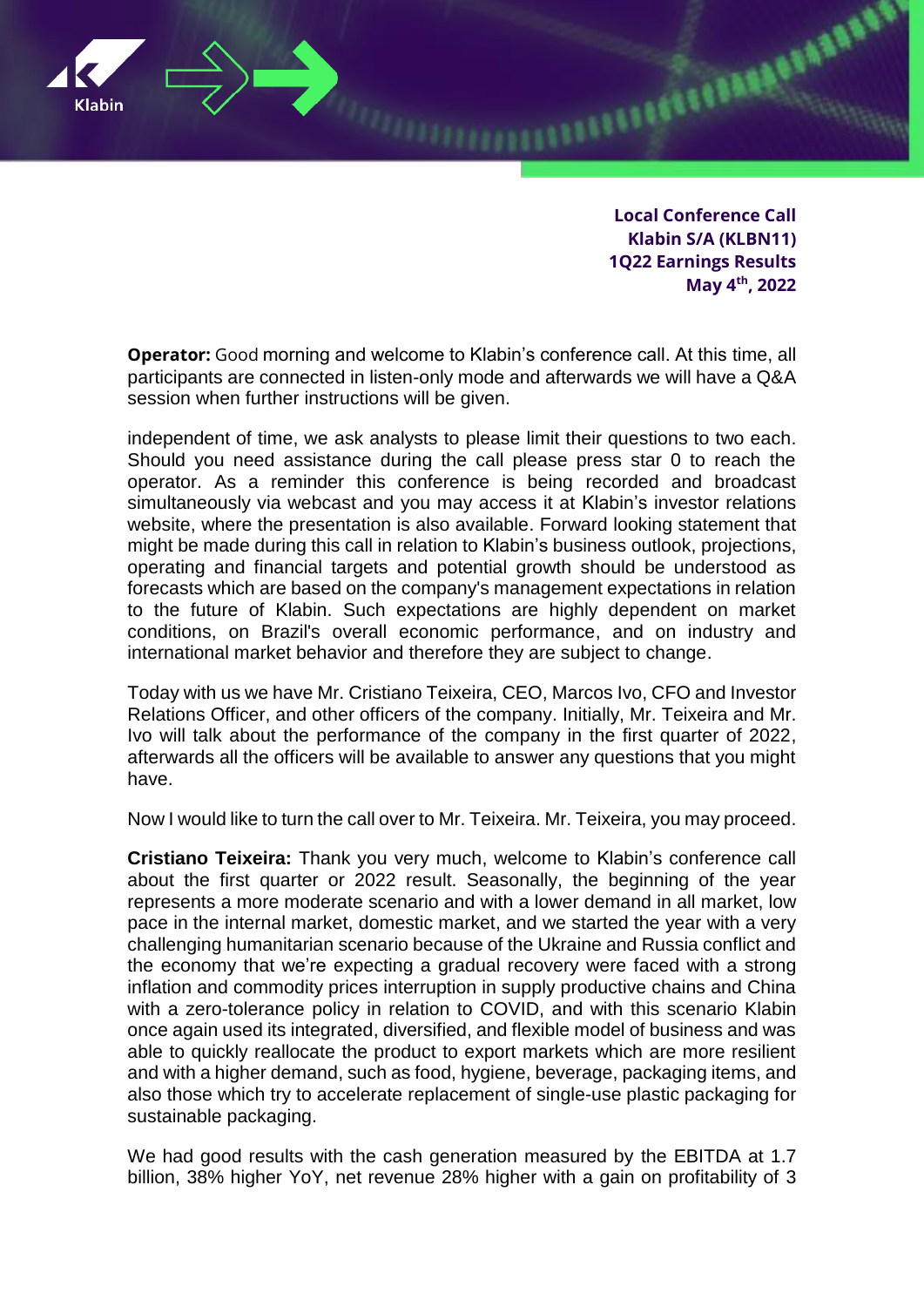percentage points compared to the first quarter 21. In pulp, Klabin sustained the position of being the only company in Brazil with 3 types of Pulp and shows flexibility among regions. The limitation of the global supply together with a healthy demand opened room for price increases in all regions, especially China. In papers, that demand for Kraftliner continues to be high in the foreign market with the prices measured by Foex Europe renewing its all-time high.

The new MP28 machine is under construction with 32% of project execution, and in packaging we have already started investment in the *Projeto Horizonte* to expand the unit for conversion of corrugated boxes in Ceará. Industrial bags the same deceleration of civil construction in Brazil made us channel volumes to other markets, and we had the approval by the general shareholders meeting of the expansion of the long-term incentive plan to 100% of our employees and this tries to engage them more and more to generate value for the company.

Our results show resilience, an increase in revenue and EBITDA, reduction in financial leverage reflecting an efficient allocation of capital, cash generation, and value creation for shareholders.

Now I'd like to give the floor to Marcos Ivo, who will talk about the financials about the first quarter of 22.

**Marcos Ivo:** Thank you, Cristiano. Good morning, everybody, thank you for participating in our call.

We delivered another quarter of solid results confirming once again the strength of the Klabin's business model and predictability of results. Among the highlights of the period, I would like to mention net revenue of R\$4.4 billion growing by 28% YoY, adjusted EBITDA 39%, 3 percentage point increase YoY, and ROIC measured by the ROIC 20.1% in the last 12 months.

On page 4, sales volume reached 900,000 tons in the quarter, stable vis-à-vis the same period in 2021. I would like to remind you that we had the maintenance scheduled stoppages in Puma and Correia Pinto in the first quarter. The Monte Alegre stoppage in Paraná occurred in April as scheduled and the plant is already operating at normal levels. In spite of the stable sales volume, net revenue grew by 28% YoY increasing in all business lines because of the price adjustment that we carried out over the last quarters. Adjusted EBITDA reached R\$1.726 billion in the first quarter of 22, a 38% increase vis-à-vis the first quarter of 21 driven by the growth in net revenue that more than offset the appreciation of the Brazilian currency vis-a-vis the dollar, and also the past increases.

I would like to mention also the important increase in profitability in the paper and packaging businesses, which reached an EBITDA per ton of R\$1.869 in the first quarter of this year, 86% higher than the first quarter of 21 and 16% higher than the fourth quarter of 21. Cash generation by these segments measured by the EBITDA doubled on a YoY comparison showing the capacity of Klabin of delivering sound results in challenging scenarios, such as the one that we have today of high inflation and stable demand in Brazil, and we can expect that the profitability of these businesses over 2022 will be maintained at higher levels than last year.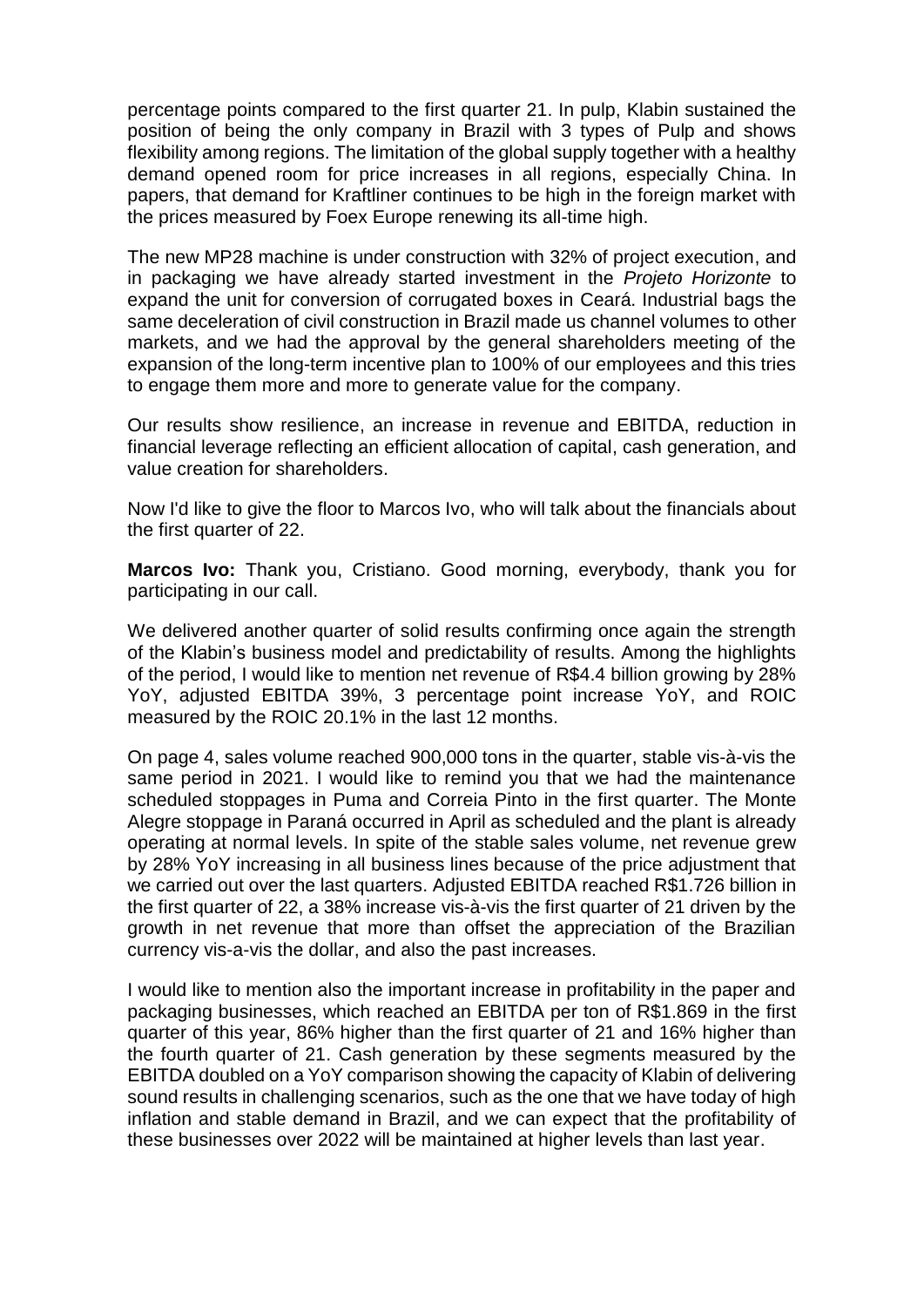On slide number 5 benefiting from the price recovery on an annual comparison as well as the flexible sales mix among geographies and the portfolio with the 3 types of fibers (short, long and fluff), net revenue from pulp was R\$1.4 billion in the quarter, a 14% increase YoY in spite of the reduction in sales because of the scheduled maintenance stoppage.

The pulp cash production cost was 1.291 per ton, an increase of 66% YoY, net of the impact of the stoppage carried out in the period, and this increase is explained by the high price of chemicals and fuels and the inflation in the period and additionally as planned and also mentioned in our notices to the market, the participation of wood from third-parties increased because of the Puma 2 that will have the first cycle of supply with third-party wood.

Now let's go to page number 6. At the end of March, net debt of Klabin was R\$17.9 billion dropping by 3 billion when compared to December 21, and this is explained substantially by the positive impact of the variation on the dollar debt dropped from 2 to 9 months to 2.7 times in March 2022, close to the lower level of the financial debt policy of the company.

Let's now turn into the next slide. Klabin's liquidity remains robust and ended the quarter at R\$8.6 billion, this liquidity is made up of R\$6.2 billion in cash and the remaining amount in a revolving credit line. The average debt maturity between the years 2022 up to 2023 still the construction period for the Puma 2 project is approximately R\$1.1 billion per year, a comfortable level for the company. The average debt maturity at the end of the quarter was 102 months equivalent to approximately 8.5 years, the same level as the previous quarter.

Let's not forget that Klabin has contracted a financing that have not yet been drawn down in an amount higher than the Capex that will be still disbursed up to the conclusion of Puma 2 project, as detailed in a release.

Now turning to page 8, the adjusted free cash flow which disregards discretionary factors and expansion projects was positive in R\$393 million in the quarter, 40% above the same period of last year driven by the EBITDA growth. In the last 12 months, the adjusted free cash flow was R\$3.9 billion representing a free cash flow yield of 14.1%.

Now on page 9, according to our notice to shareholders published yesterday, the company approved the payment of dividends in the amount of R\$346 million to be paid on May 18<sup>th</sup>. In the accrual method, the proceeds distributed to shareholders in the last 12 months totaled R\$1.125 billion, a clear sign of Klabin's capacity to combine growth and dividends payment while maintaining its capital structure financial discipline.

I remind you that Klabin has a dividend and IOC policy that can be accessed in full on our investor relations website.

On slide 10, the first stage of Puma 2 project which started production on August 30th of last year is ramping up as planned. The second phase of the project which will we include a coated board machine is under construction, on schedule, having reached 32% of physical implementation and a measurement taken last April 17<sup>th</sup>, and it has its startup planned for the second quarter of 2023. Since the beginning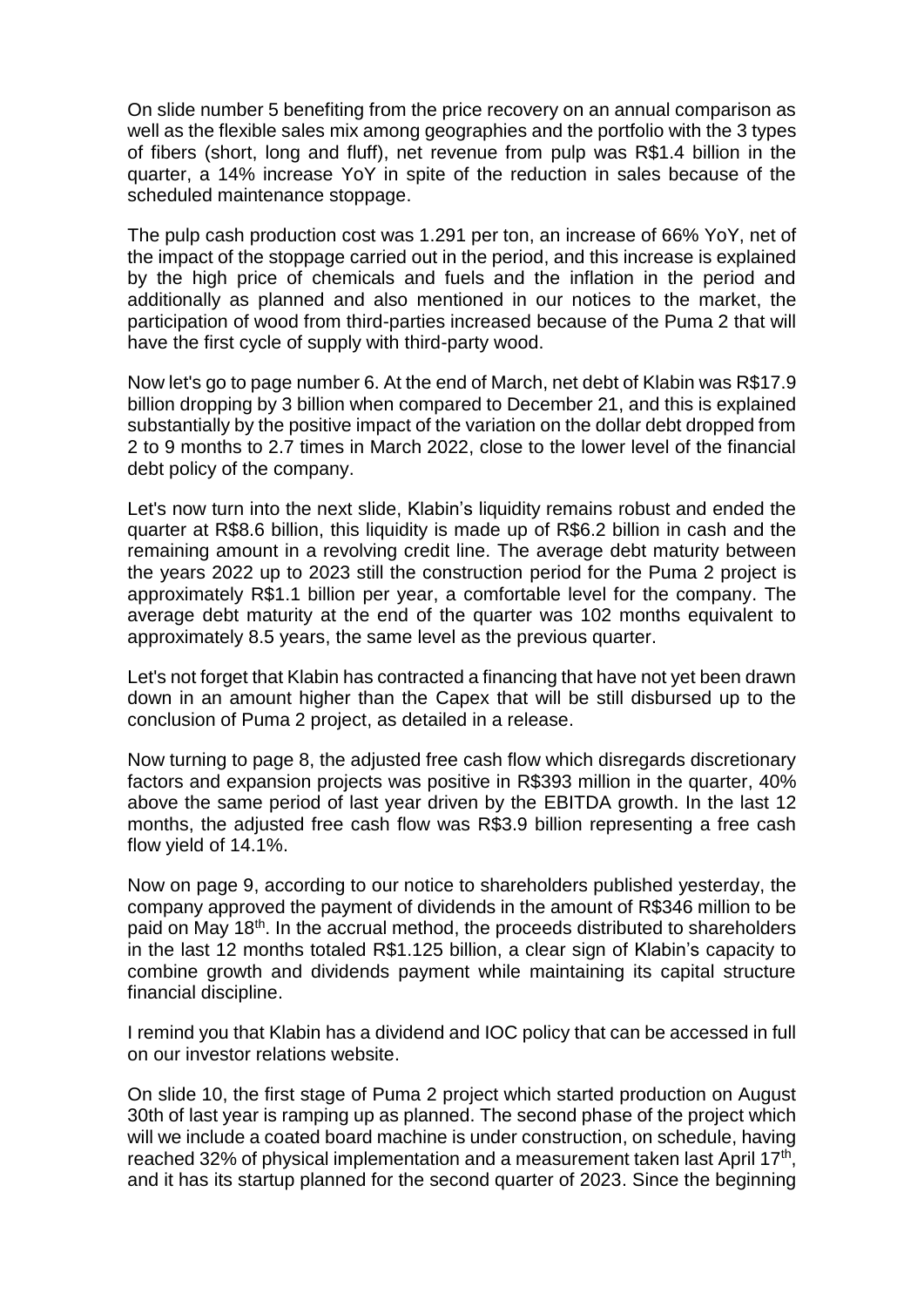of the project R\$8.5 billion have been disbursed, of which R\$594 million in the first quarter of 2022.

Finally, here are some initiatives and recognitions under ESG for the last few months when Klabin completed 123 years of history. For the second year in a row, Klabin was recognized for its performance in sustainability by being listed in the gold category of the containers and packaging sector in the Sustainability Yearbook 2021 and tax organized by the international consulting firm S&P Global. We also achieved the highest score in EcoVadis evaluation, which analyzes aspects of environment, labor practices in human rights, ethics, and sustainable procurement.

In this quarter we launched the sustainable finance page, another development in our ESG panel where we concentrate all reports on financial instruments linked to sustainability. Thus, with the construction of a sustainable future in mind, Klabin will continue its trajectory of growth generating shared value stressing its aspiration to be a world reference in responsible solutions with multi-purpose renewable, recyclable, and biodegradable forest-based products.

Now Cristiano and all of us officers will be available to take your questions in the Q&A session.

## **Question and Answer Session**

**Operator:** Now we will start the Q&A session. In order to ask a question, please press star 1. In order to remove your question from the queue, please press star 2.

Our first question is from Caio Greiner, from BTG Pactual.

**Caio Greiner:** Good morning, everybody. I have 2 questions, the first one is to Nicolini about the recent price increases. We read in the press that Klabin led the increases or the last 2 increases and not as it was happening recently. This is what we read in the media, but if this is the case, what would be an interpretation of this move on Klabin side? Should we see a higher degree of caution on your side, maybe Klabin being more aggressive and what would be the reason behind this aggressiveness?

And the second question now talking about the recent increase for China. What about the implementation, are you being successful in implementing this in practice? And is it sustainable for the next few months? Because we see that eucalyptus is going a little bit down in prices and this price rally that we see now is being motivated by a lower supply. So, how do you see the supply and demand situation in China? More on the demand side because there is still some challenge in China because of the lockdown. So, what do you see in terms of demand in the short run, and what will happen when the lockdown is less stringent? Will we see the government stimulating the economy? And do you believe that this could offset the possible normalization of the supply for the next 2 quarters and help sustain prices close to the levels that we see today? Thank you.

**Cristiano Teixeira:** Thank you. Nico is here and he is going to enter.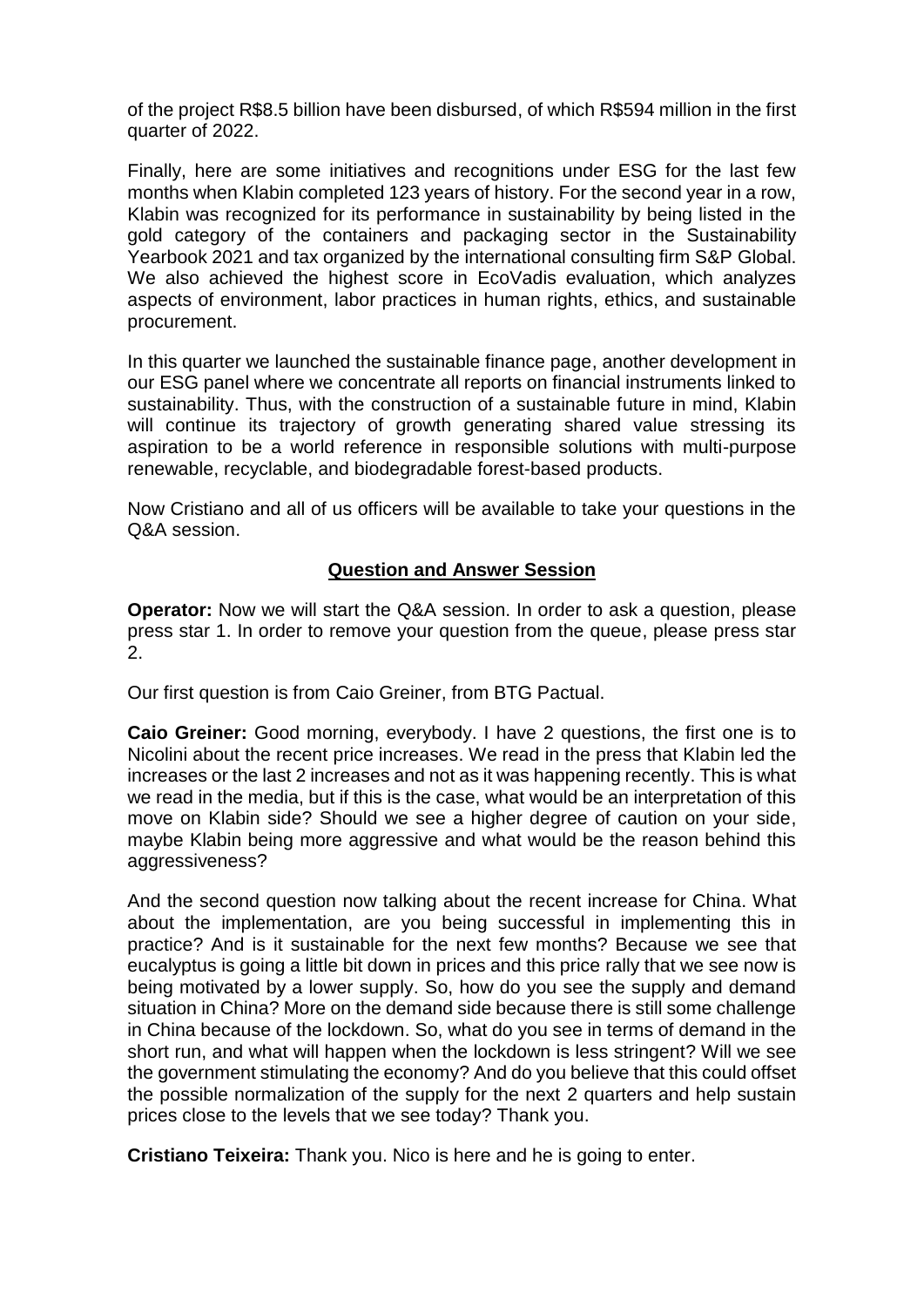**Alexandre Nicoline:** Caio, good morning, thank you for the question. With relation to the first part about the implementation of price increases in China, this is Klabin's view, there was a very big difference between the reselling price in China and the market price, so this is the reason why we increased prices.

With relation of price increases already announced for China and the United States, both prices have already been implemented for May, and in the case of China, the announcement wait was before the Golden Week and the objective was to announce the price increases before at 810, I can confirm to you that it has been implemented. Europe US\$15 increase as we had announced in April and to be implemented in May, this has already been implemented the new increase of US\$50 to be announced, to be implemented in June given that in Europe you have a one-month delay in this implementation.

On the demand side, the market is very resilient and highlight in the more mature regions, such as Europe and the US at the spot markets and the situation of China is more delicate because of the lockdown, and in spite of that we do not see a slowdown, we see demand for Klabin's products. So, although our exposure to China has been decreased from 2021 to 22 and the volumes continue normally.

**Caio Greiner:** Thank you.

**Operator:** Our next question is from Rafael Barcellos, Santander.

**Rafael Barcellos:** Good morning, everyone. Thank you very much for taking my questions, I have 2. The first one is about cost. On you point of view, could we consider that the first quarter was the worst one in terms of cost pressure and even considering the current situation? And second, how do you see the cost progression for the next quarters, and which are the items that your main concern now?

And may second question is about the corrugated box market. I know that you rather not comment on this market share dynamics, but this is the second time that you're reporting a growth that is lower than the market, and also, the price for OCCs has come down significantly in the last months. So, I would like to hear from you what is the competitive environment for corrugated boxes, and which are your expectations for price and demand in the next quarters. Thank you.

**Cristiano Teixeira:** Thank you, Rafael. Marcos Ivo is with me here and right after him Douglas Dalmasi.

**Marcos Ivo:** Rafael, the world has an inflation process that is established right now, you follow that up, you know how that is, and we have items in our input matrix, fuels and chemicals in special that are commodities that follow a global price. These prices have gone up and they do reflect on our results. Klabin is following with its focus with efficiency gain within the plans optimizing specific consumption and our history is of incremental improvements overtime, so the definition of these prices that are globalized will depend on the world environment, and we're still focused on what we can control and the plants.

**Douglas Dalmasi:** Rafael, good morning, this is Douglas. We are not looking at the market share in a focused fashion as you well know. We have a medium-term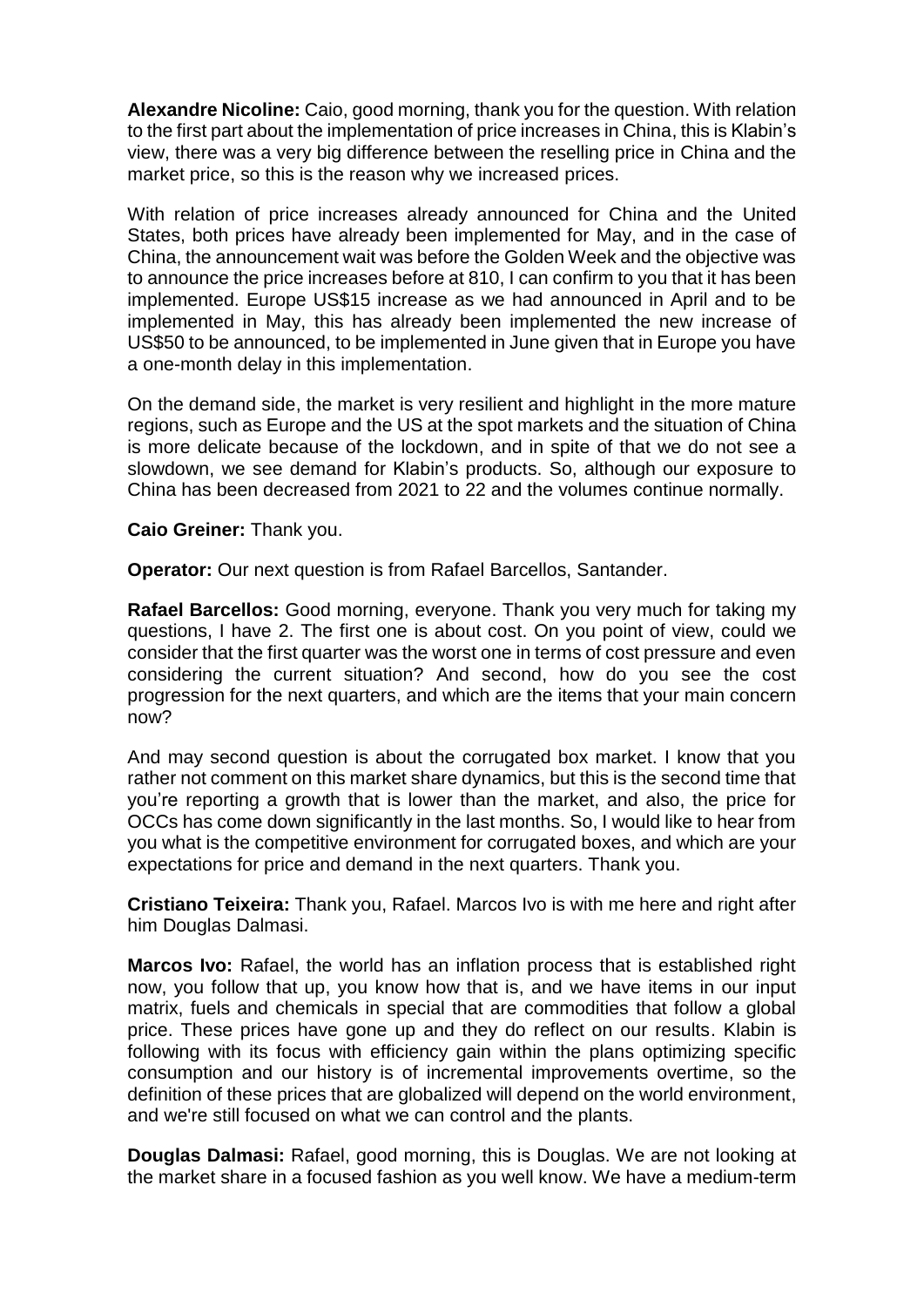picture here, but yes, we did have a lower performance when compared to the market and also in terms of volume, but we're better in prices. Of course, that we have a greater geographic distribution and when we come down, we suffer a little bit more, but we did have a better performance than the average of the sector, so we privileged profitability at this moment as well.

## **Rafael Barcellos:** OK, thank you.

**Operator:** Caio Ribeiro from Credit Suisse.

**Caio Ribeiro:** Good morning, thank you for the question. I would like to know about your growth plans after the delivery of the second machine of Puma 2. Could you give us some more color? What do you intend to do after the post delivery of this machine? And secondly, about Kraftliner have you been seeing signs of a development coming from the United States? Thank you.

**Cristiano Teixeira:** Thank you, Caio. Regarding growth, we are in this period of total focus, all the executive committee and they're giving support to our engineering department so that machine 28 may happen exactly on time, on schedule, and we are very pleased with the development of this final phase of the machine, or the second machine.

Regarding the others, I always say that pulp and paper you have to extend your view to 10 years or even more years in the future, so basically focus on efficiency, or the operating efficiency in conversion and the evaluation of the plants and this is something that we do all the time, we are constantly evaluating and the competitiveness of our fibers which studies for new types, but still being studied, that is to say, if we have anything to… of course, if there are new developments, we are going to talk with the Board about that and we will bring any news to you.

**Flávio Deganutti:** Hi, Caio. We see the first signs of increase in US exports and recent announcements on the part of Kraftliner producers. We do not see any big move like what happened in 2018 over 2022, we also have Brazil, Brazil this year at the end of 2021 and this year with our capacity more than doubled exports and we continue with that over the next quarter. Eukaliner occupies its space, it brings some advantages in the market that we operate, such as fruit and vegetables, and proteins, and…

**Caio Ribeiro:** Thank you.

**Operator:** Our next question is from Daniel Sasson, Itaú BBA.

**Daniel Sasson:** Hello, thank you. Good morning, everyone. My first question is a follow-up of a prior question about price. You have been able to have an implementation on these price adjustments that is higher than your main competitors. Can you explain us a little bit why, which are the reasons for that? Have you been able to place more volume in Europe where prices were higher? Do you have greater freight flexibility? Can you give us a little bit more color about that, how much flexibility you have in terms of maritime freight for 2022, that would be nice to know as well.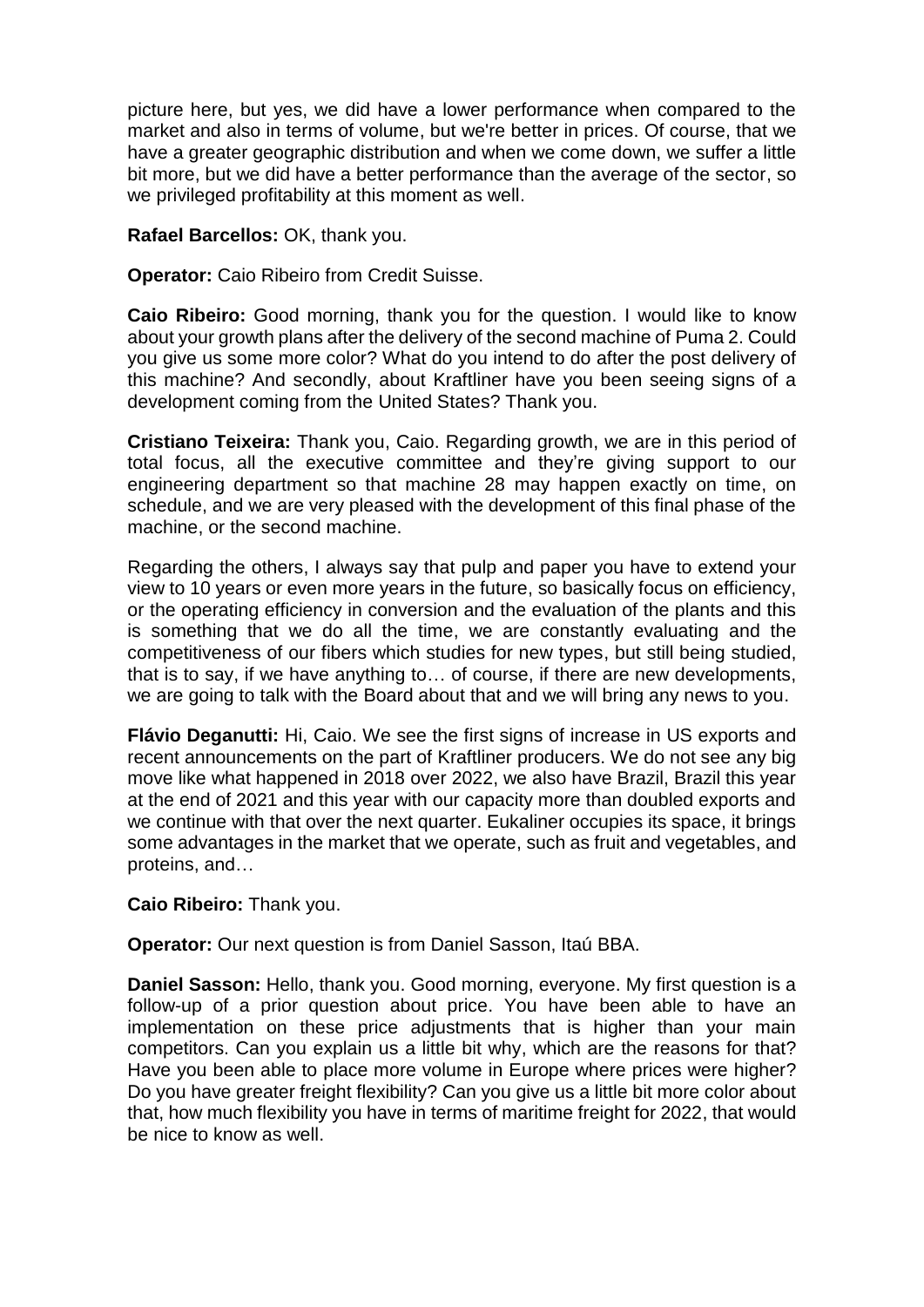And second question about working capital, there was a significant increase in the first quarter, inventory increase, and you mentioned logistics bottlenecks in the release; what can we expect in terms of working capital for the next quarters? Maybe new increases or greater need of working capital taking a little bit of your cash flow? That would be a great help for us, thank you.

**Cristiano Teixeira:** Thank you, Sasson. I understand that you are asking about the compliment for the first question I would say that is about pulp, right? So, Marcos is going to talk about working capital after we address that.

**Alexandre Nicolini:** Good morning, Sasson, thank you for your question. As we already mentioned before, Klabin has a flexible business model and that undergoes market reading and starting mid of last year when we were working on the budget, we knew that the impact coming from China could be higher in terms of prices when compared to other regions, such as Europe and the US, we usually work with long-term contracts, the strategy was based in increasing volumes to mature regions, such as Europe and the US, to increase our steak in the Brazilian market, which is greatly relevant in terms of supply, and the strategy has proven to be the right one, but I should say again that considering our annual volume of production, we do have a flexible business model.

**Marcos Ivo:** Sasson, about the working capital, first I would like to remind you that in 2020-2021 Klabin realized structural reduction of its working capital vis-à-vis the net revenue and this reduction is sustainable and will remain as it is. About the first quarter, we have seasonal effects, if you look at the first quarter of last year, we also had an increase in the working capital, and this seasonality is related to some supplier provisions issues and also to the planning of the maintenance stoppages.

Specifically, about inventories, you will always see Klabin selling what it has produced; this is an important characteristic of our company, but eventually you will find a small variation in the quarters whether because of a planned planning or because of logistics, but in the mid-term over the year in a 12-month horizon you will see Klabin selling what it has produced.

In this quarter specifically we will leave the general maintenance stoppage from Puma, but we will have the stoppages from Monte Alegre. And finally, we do not expect to have increases in the working capital of the company in the next quarters.

**Daniel Sasson:** Perfect, thank you very much.

**Operator:** Tiago Lofiego, Bradesco BBI.

**Tiago Lofiego:** Good morning and thank you. I have 2 questions, more specific questions about demand in the domestic market in the short run. What do you see for the second quarter regarding coated board and corrugated boxes? What about the volume? Is it as you expected? I would like to understand the short-term dynamics.

The second question is about margins, domestic market vis-à-vis exports. I would like to understand what we could expect in the next few quarters. You reported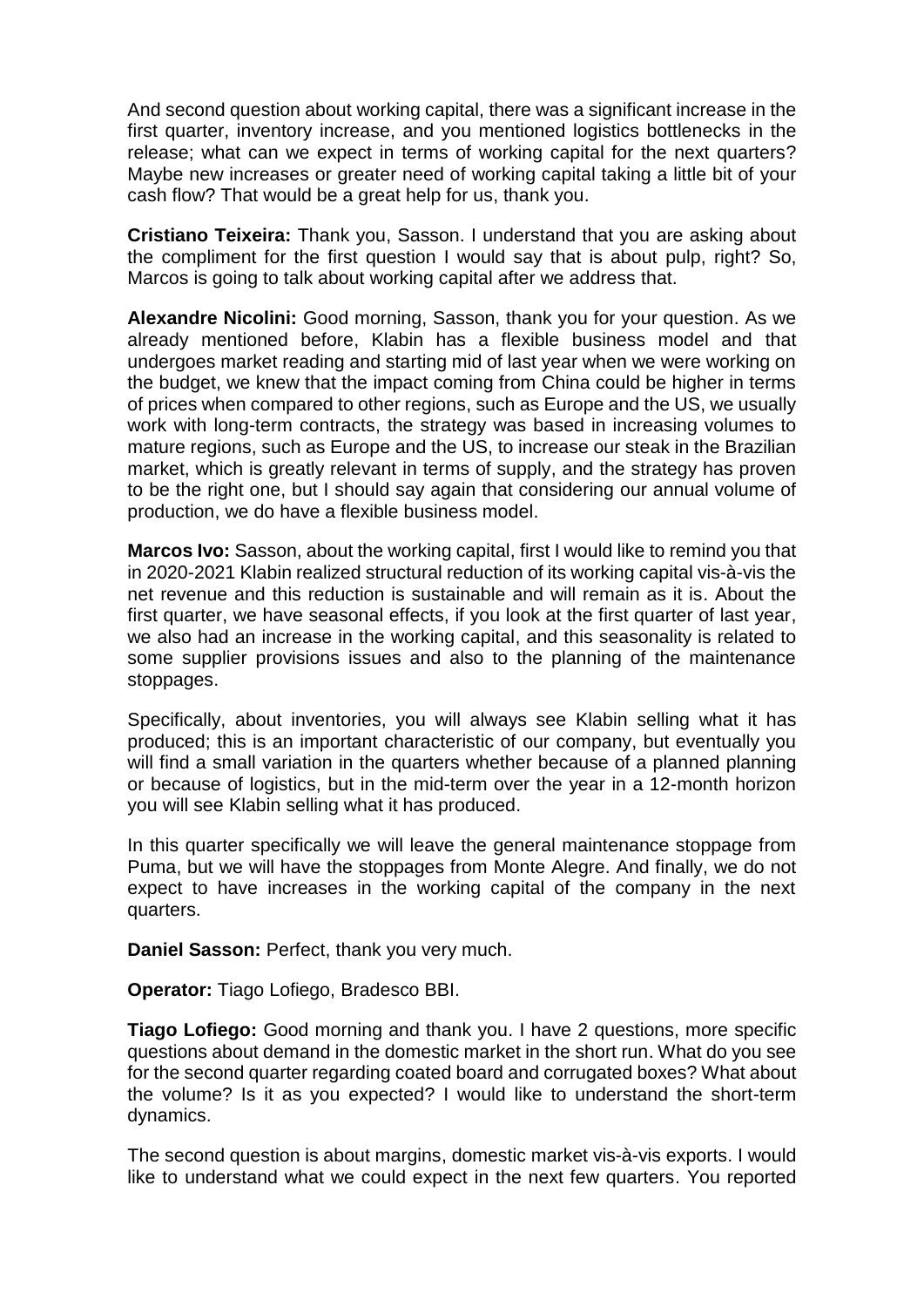more in the first quarter, should we expect you to continue this strategy? And also, you have the cheaper OCC in the domestic market, so this is positive for exports. So, could you talk about the dynamics thinking about the margins and the costs for corrugated boxes?

**Cristiano Teixeira:** Thank you, Tiago. I will start by the second question and then I will give the microphone to Douglas and to Flávio, and they will talk about the dynamics of the domestic market, ok? So, I will start and tell you how it works from the operating viewpoint.

We have an officer, Tiago, and this justifies getting into details, we have Sandro Ávila and he looks after the logistics of the company and we have an SNOP dynamic, the operation of our plants and he organizes meetings with business officers and this happens on weekly basis, year, weeks and half-years, and quarters, and he coordinates talks with the participation of the financial area and week on week the allocation for the domestic market, for the export market, margins, etc., so this dynamic… overall, all the business officers with the operating officer look on a weekly basis and at this speed from one week to the other we can change the dynamics of shipping with all the options of load and container and bulk, except when you have a contract that specifies something different. Those that sign the contract in the long run they will always be preferred and secondly the margins, the margins in the company are always the priority in terms of the weekly shipments.

And Douglas will answer about the domestic market and then Flávio.

**Douglas Dalmasi:** Hi, Tiago, good morning. If you remember well, in the past we had record volumes in boxes in the domestic market, they were very high figures for corrugated boxes and now the market is more leveled off so we cannot complain, these are very good levels still, but they are more flat, and the second quarter shows better figures than the first, what we saw in April, what we see in May so it is better, but if you compare to the second quarter of last year, we are still seeing a 2-digit or close to 2-digit drop, but we cannot complain about the level of consumption.

So, consumption levels are normal, but vis-à-vis last year that was very high we see this drop that you can see.

And now Flávio is going to talk about the coated board market.

**Flávio Deganutti:** Thank you, Douglas, thank you, Tiago. The 2 markets talk to each other, so there is a slight delay, it is faster in corrugated boxes than in coated board, but there is a very slight delay between one and the other, and this is a typical first quarter, in first quarter that naturally has a lower volume, if you look at a 10-years history you can see that always in the first quarter you have a lower volume and it starts to accelerate in the second quarter and then it goes up. It was the case in 2021 with very strong comparison basis and with the demand very high in the first quarter.

But in spite of that, we already see very interesting moves now in May, we make multipack packaging for beer and milk and juices, and we see the recovery that is already happening in these areas.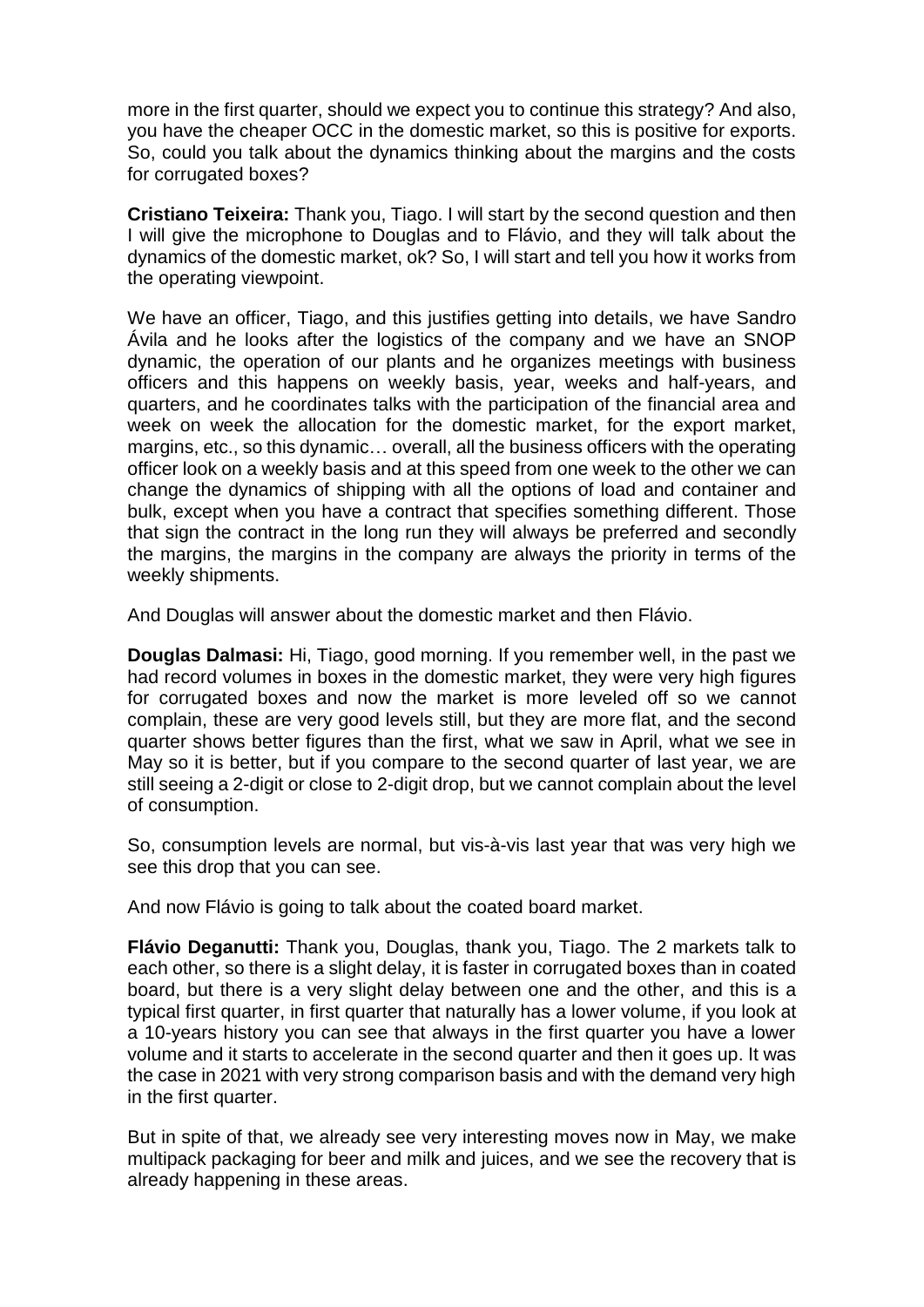**Tiago Lofiego:** Thank you, Flávio and Douglas. Cristiano, could you go back to the first question? I understand that you have a very fast dynamic or going very fast from one market to the other from domestic to international and this is one of the big advantages of your company, but in order to understand the difference in margins, I know that each product has a different situation, I know that you do not have the overall figure, but exports are as profitable in some products as in the domestic market?

**Cristiano Teixeira:** Today the international market is undergoing the effect… I'm going to illustrate this with a practical example, gas in Poland for production of products that compete here in Brazil and the product made by Russia are not being shipped to other countries in the world, so you can see that there is a very big influence of the Russian-Ukraine conflict and further increased by logistics and prices go up, but not necessarily margins because of logistic problem.

Never have we seen such a complicated situation here at Klabin in terms of flexibility and this dynamic and all the situation that I have just described, so not necessarily higher prices bring higher margins. What I can tell you is that in spite of this complexity, we have been able to operate in the best way possible for the company, international margins are good very much because of the weekly dynamics, I know that it sounds a little bit vague, but the faster and the more agile we are on a weekly basis, the better we have in terms of delivery, so the better services we can deliver to our clients, and we have been able in a view to do the best possible in spite of all this situation regarding logistics that we have today. The domestic market, as you know very well, we have been suffering because of the inflation, the cost inflation not only in our sector, but all over the other sectors as well, but in the short run we can transfer this so margins are relatively balanced with some trend in the short run of being a little bit better for the international markets.

**Operator:** Next question is English from Mr. Carlos de Alba, from Morgan Stanley.

**Carlos de Alba:** Hi, just a couple of further discussions on topics that we talk about, one is on working capital. To us, what caught our attention was the material decrease in accounts receivables from the December quarter. Was there any particular reason that led to this change, which actually helped your working capital… sorry, consumption of working capital in the quarter?

And then, the other is coming back to the discussion about the cost inflation. We understand all the dynamics that you are facing and it's an industrial phenomenon, but is it then fair to expect further increases in the coming quarters on a sequential basis given what we have seen with oil fuel and other chemicals and the continuous pressures? So, the trend of increase in costs should continue in the coming quarters?

**Cristiano Teixeira:** Thank you, Carlos. Marcos is here with us and he's going to take your questions.

**Marcos Ivo:** Carlos, about working capital, I have already commented on that and specifically on receivables, that in fact it was reduced, it's also a one time off situation, sometimes the sales profile changes a little bit and your receivables term is a little bit shorter in that quarter, and also, it has to do with the working days, at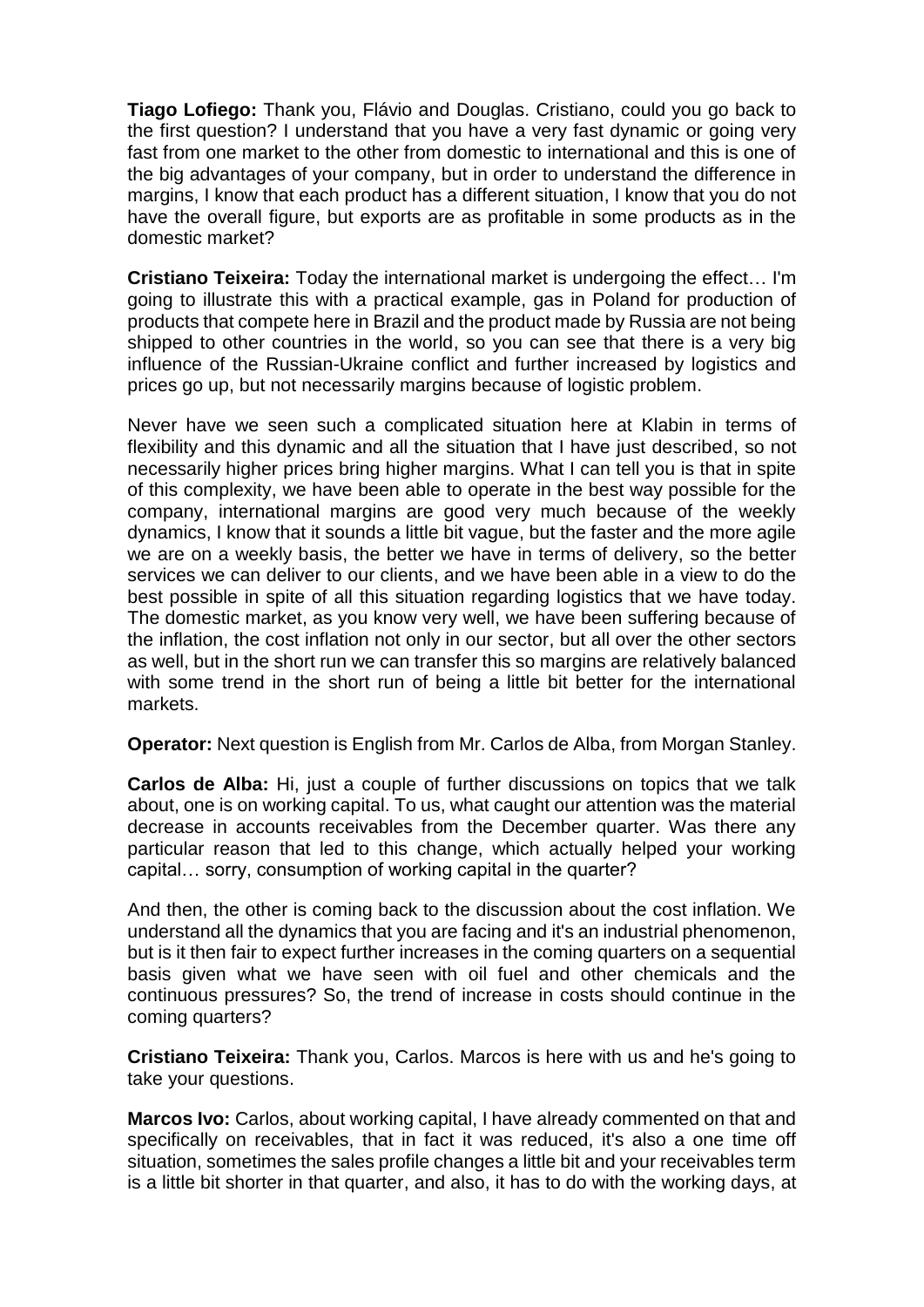the end of the year we have the holidays and some of our clients' payments won't come in because of the holidays and everything gets back to normal now in this quarter that we ended in March.

But I would like to stress what I said; the structure reduction of the working capital that we realize in 2021 and 2020 in regards our net revenue is sustainable and we do not expect any increases in the working capital in the next quarters.

Now about costs, it is difficult to guess interest rates and how the oil barrel will be, how much it will cost with this world dynamic, with a war and everything, and the same applies to chemicals. So, we rather allow you to make the reading and also place these readings on Klabin's figures. Klabin we'll be focusing on productivity and its plants.

**Carlos de Alba:** Thank you, Marcos. Then just another question if I may on demand. So, did I hear correctly that you are seeing already a recovery in domestic demand in coated board? And does it apply to other products that the company produces or is just exclusively in the coated board market?

**Cristiano Teixeira:** Thank you, Carlos, for your question about the demand. What happens is that we also have a seasonal effect, and yes, we are seeing because of seasonality (and that works for corrugated box and coated boards), but very modest, very subtle, very much in line with this seasonal issue, we do not see any significant improvement, anything that is really drawing or attention. So, this improvement is under these years' seasonability that it improves in the second usually the best quarter in the year is the third one and then we go like that. This is a curve that we have seen throughout the years, the dynamic was changed because of the pandemic in the past years, but we are seeing this seasonal recovery of the second quarter, but nothing too special, too significant.

**Carlos de Alba:** Thank you, Cristiano.

**Operator:** Márcio Farid, from Goldman Sachs.

**Márcio Farid:** Good morning, thank you for the opportunity. I have 2 questions. The first one about pulp, to Nico; could you talk about logistics and the impact on your daily operations? I remembered that in the fourth quarter you had a carryover of 400,000 tons because of the delays. How delayed are your shippings? And in the perception of the buyers, what is it causing when they place an order? And also, impact on the volume of sales, what could we expect for the future? And could you give us more details about how this complexity that Cristiano mentioned has been affecting your daily routine?

And my second question is about Puma 2. Considering the strong moment of the market for coated board, not only in Brazil but all over Brazil, is there a possibility of seeing the startup being brought forward? Could we have an early startup of the machine? Are you considering this? And could you give us an update about the volumes contracted for the second machine? I remembered that at the beginning of the project you were talking about 4 to 7 years in order to use the full capacity of coated board, that you could do Kraftliner campaign before that. So, would it be possible to bring this down to last years? Thank you.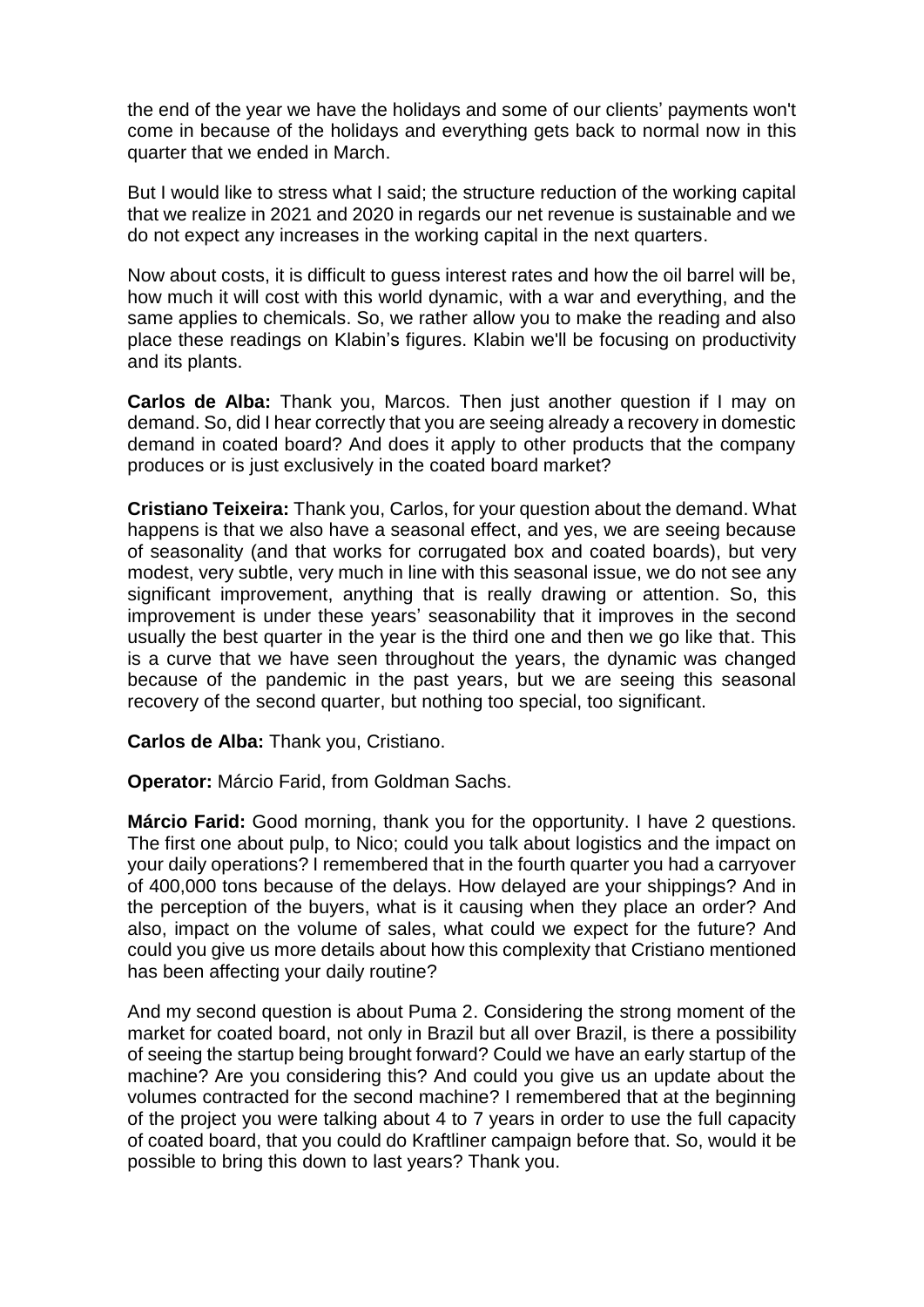**Cristiano Teixeira:** Thank you, Farid. The officers will be entering about Puma 2.

**Alexandre Nicolini:** Good morning, Márcio, thank you for the question. As I said before, given the fact that our exposure is higher to mature market, we do not have any big problems regarding shipments because a lot of our operation is focused on this kind of… in one way or another, this is OK, and the bigger complexity is in terms of container because all the fluff is shipped in containers, and this is a more chronic problem. This is not a problem of Klabin, it's a worldwide problem, you had 20% of the capacity of containers just there idle in China, you cannot solve this in the short run, we see this problem still being chronic at least until the mid to the end of the year, and ultimately we have some carryovers and these carryovers are bigger in fluff than in other fibers, and this could have an impact on prices from one quarter to the other, but more specifically regarding this product.

**Francisco Razzolini:** Good morning, Márcio. Let's talk about the implementation of the second phase of Puma 2. It is going very well, we have already reported the progress, all the questions are being tackled and solved, and the civil construction is very well-advanced, engineering and purchase and the manufacture of equipment as scheduled, as expected. There is always a concern regarding international transportation of equipment because some of the equipment is imported, but so far, we have no big problems in this regard.

In the planning, we do not have a very big possibility to bring this forward and we are working very hard at the beginning of the second quarter of 2023 to have this on schedule, but we don't have very big hopes of bringing this forward because of contract issues and the normal development of the project.

Of course, we work all the time to have a curve, the best possible curve in terms of the startup of the machine.

**Flávio Deganutti:** We know that with epidemic there was an acceleration of trends, and e-commerce and replacement of single-use plastic packaging of at least 2 years. What we had scheduled for 2 years ahead is already happening today and still resilient. With the whole context of macroeconomics and the conflicts, structurally we see a very strong demand because of that. Today we already have a contract volume or about to be contract or of over 50% of the machine, and what we saw from 4 to 7 years, as you said to yourself, the scenario would be to fill this machine with coated board up to 4 years, and in spite of everything that is happening in the world and in China, we see this high consumption for food stuff, for food service, like you know, trays and cups.

**Márcio Farid:** Thank you, Chico.

**Operator:** Next question Cadu Schmidt, from UBS. Please, Cadu, the floor is yours.

We'll now turn to the next question, from Caio Ribero, Bank of America.

**Caio Ribeiro:** Thank you for this opportunity in the follow-up and also adjusting the name to Bank of America. I would like to ask you about the fluff market, where prices are going up. I would like to know if you can comment on the supply and demand dynamics of this market today, it seems to be very tight, and if you